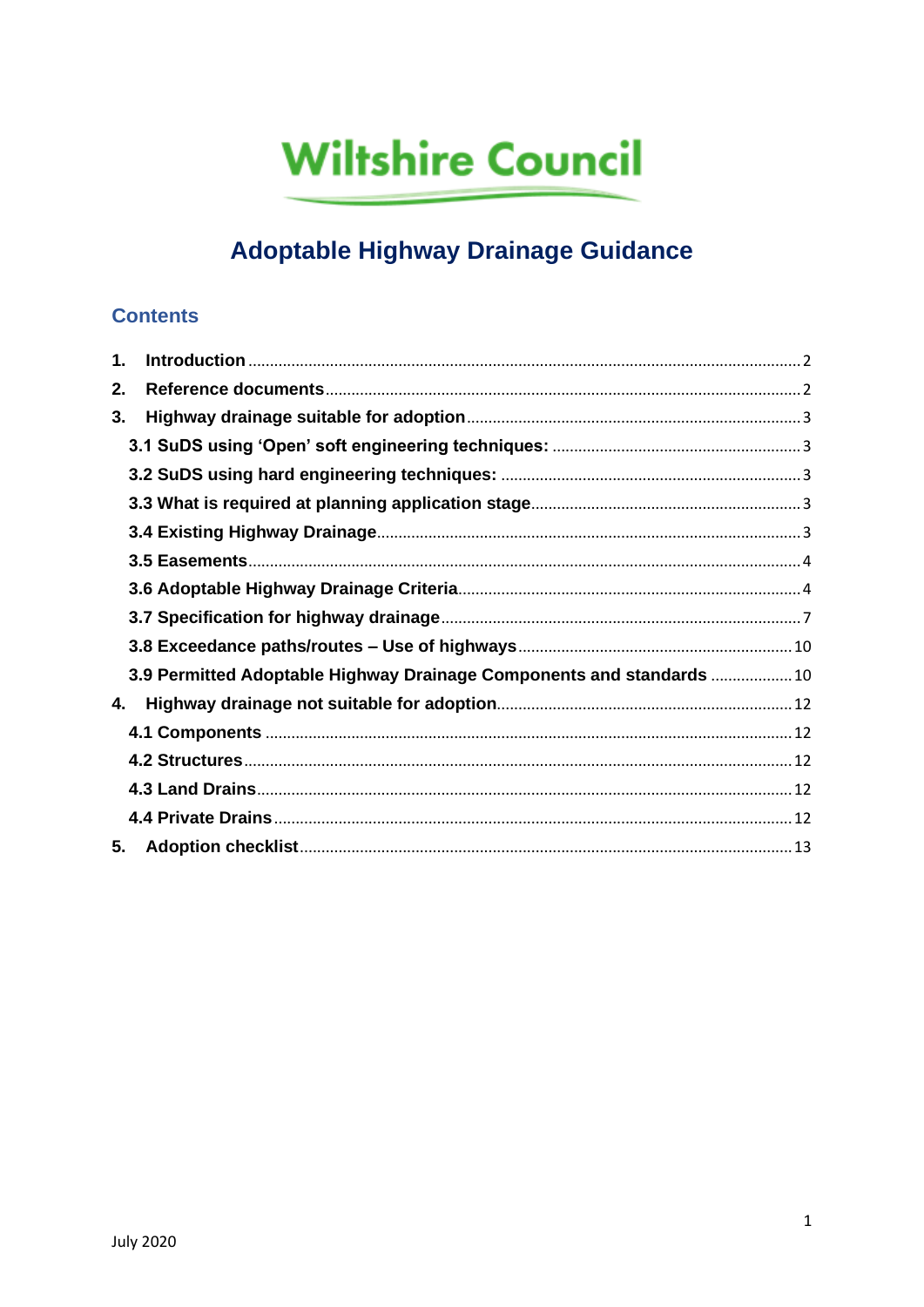### <span id="page-1-0"></span>**1. Introduction**

A positive drainage system should be provided for all roads to be offered for adoption. This guide gives advice to developers wishing to offer highway drainage infrastructure for adoption to Wiltshire Council. The document outlines the highway drainage design principles and permitted Sustainable Drainage Systems (SuDS) which may be acceptable for adoption under agreements entered into under Section 38 and Section 278 of the Highways Act 1980.

The National Planning Policy Framework (NPPF) and its associated technical guidance states that priority should be given to SuDS. Highway drainage requires proper control of surface water runoff preventing flooding and pollutants from road surfaces flowing straight into watercourses.

The adoption of SuDS benefits Wiltshire Council as Highway Authority in a number of ways:

- Promoting the use of SuDS in new developments by providing an adoption organisation and mechanism.
- Reducing the risk of harm to highways infrastructure from surface water flooding.
- Reducing the costs of surface water drainage for Highways, as well designed SuDS can be cheaper to construct and maintain than traditional drainage methods.
- Improving the maintenance of surface water drainage for Highways, as well designed SuDS will be easier to access for maintenance.
- Improving the quality of the environment through attractive, green SuDS
- Accounting for Climate Change and adaptation to Climate Change

For drainage schemes to be suitable for adoption and maintenance at public expense it must be demonstrated that the design has considered the future maintenance requirements, including inspection access points and measures to minimise maintenance requirements.

## <span id="page-1-1"></span>**2. Reference documents**

| <b>Name</b>    | Link                                                      | Abbreviation |
|----------------|-----------------------------------------------------------|--------------|
|                |                                                           |              |
| Design Manual  | https://www.standardsforhighways.co.uk/dmrb/              | <b>DMRB</b>  |
| for Roads and  |                                                           |              |
| <b>Bridges</b> |                                                           |              |
| Manual of      | https://www.standardsforhighways.co.uk/ha/standards/mchw/ | <b>MCHW</b>  |
| Contract       |                                                           |              |
| Documents for  |                                                           |              |
| Highway Works  |                                                           |              |
| Sewerage       | https://www.water.org.uk/sewerage-sector-guidance-        | SSG          |
| Sector         | approved-documents/                                       |              |
| Guidance       |                                                           |              |
| (previously    |                                                           |              |
| Sewers for     |                                                           |              |
| Adoption)      |                                                           |              |

This document references the following industry guidance: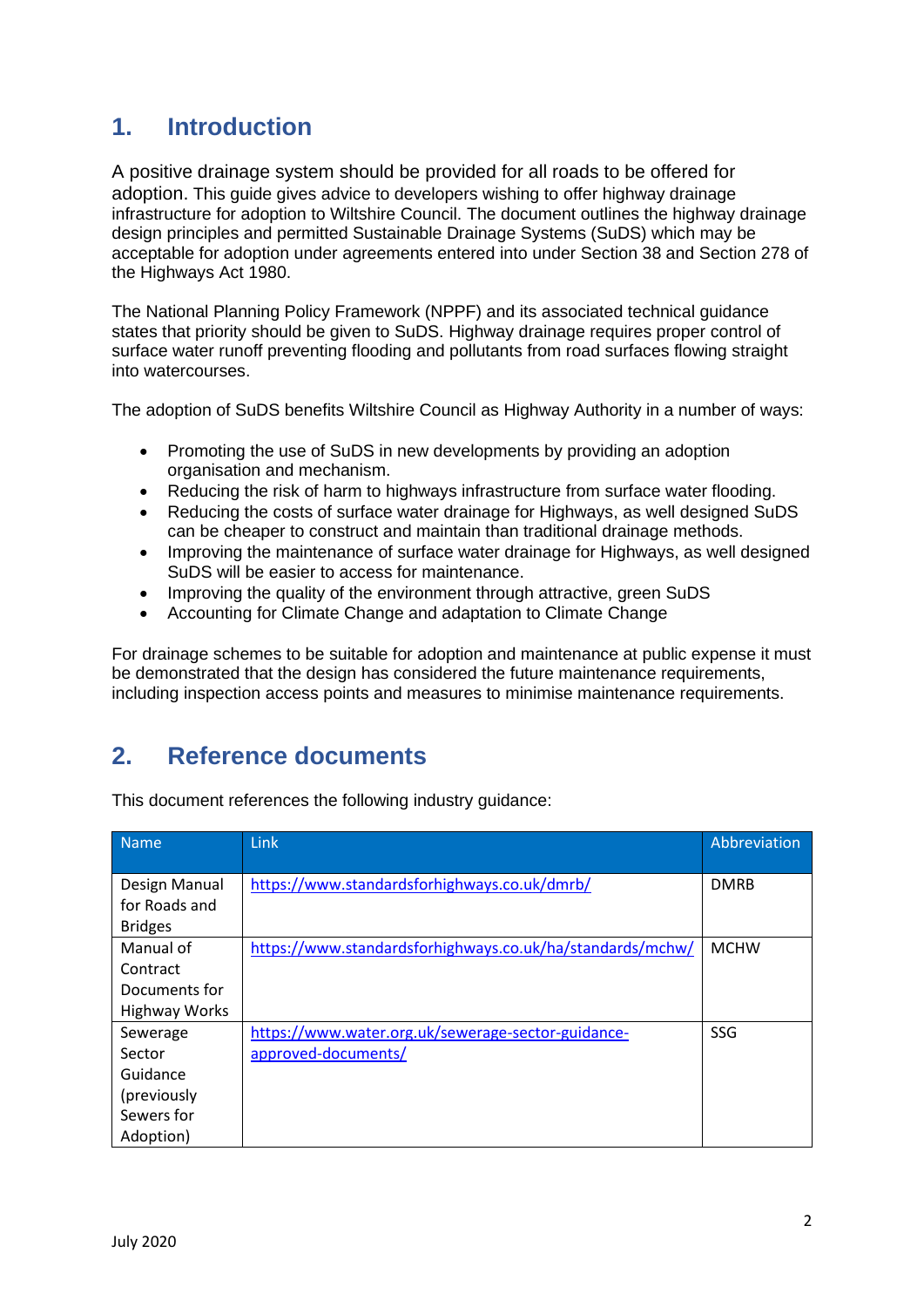## <span id="page-2-0"></span>**3. Highway drainage suitable for adoption**

Wiltshire council will consider the following items for adoption:

#### <span id="page-2-1"></span>**3.1 SuDS using 'Open' soft engineering techniques:**

- Storage ponds
- Balancing ponds
- Retention and infiltration basins
- Swales
- Ditches
- Infiltration strips

#### <span id="page-2-2"></span>**3.2 SuDS using hard engineering techniques:**

- Attenuation of drainage by oversize pipework and throttles.
- Underground attenuation and storage tanks (provided adequate inspection and maintenance access is provided).
- Ditches constructed from prefabricated elements

#### <span id="page-2-3"></span>**3.3 What is required at planning application stage**

All developers wishing to offer any parts of the sustainable highway drainage systems for adoption are encouraged to engage in initial / pre-application discussions covering the design and adoption of SuDS with Planning, Drainage and Highways teams. This will ensure that all the relevant parties are on board and all the requirements are highlighted early. All planning applications must be accompanied by a site specific highway drainage strategy that demonstrates compliance with this document and other supporting information referenced therein.

The application should include:

- Any evidence of pre application discussions including any agreements in principle
- Design including surveys, calculations and drawings
- Operation and maintenance manual

Additional information required for adoption process:

- Construction Plan including construction drawings and details
- Inspection of SuDS elements during the construction process and sign off by the adopting body to ensure that the drainage elements have been built in accordance with the approved design
- Maintenance and defects agreements
- Defects rectification agreements and signoff

#### <span id="page-2-4"></span>**3.4 Existing Highway Drainage**

Where development proposals impact the existing highway, the applicant shall contact Wiltshire Council to obtain drainage records.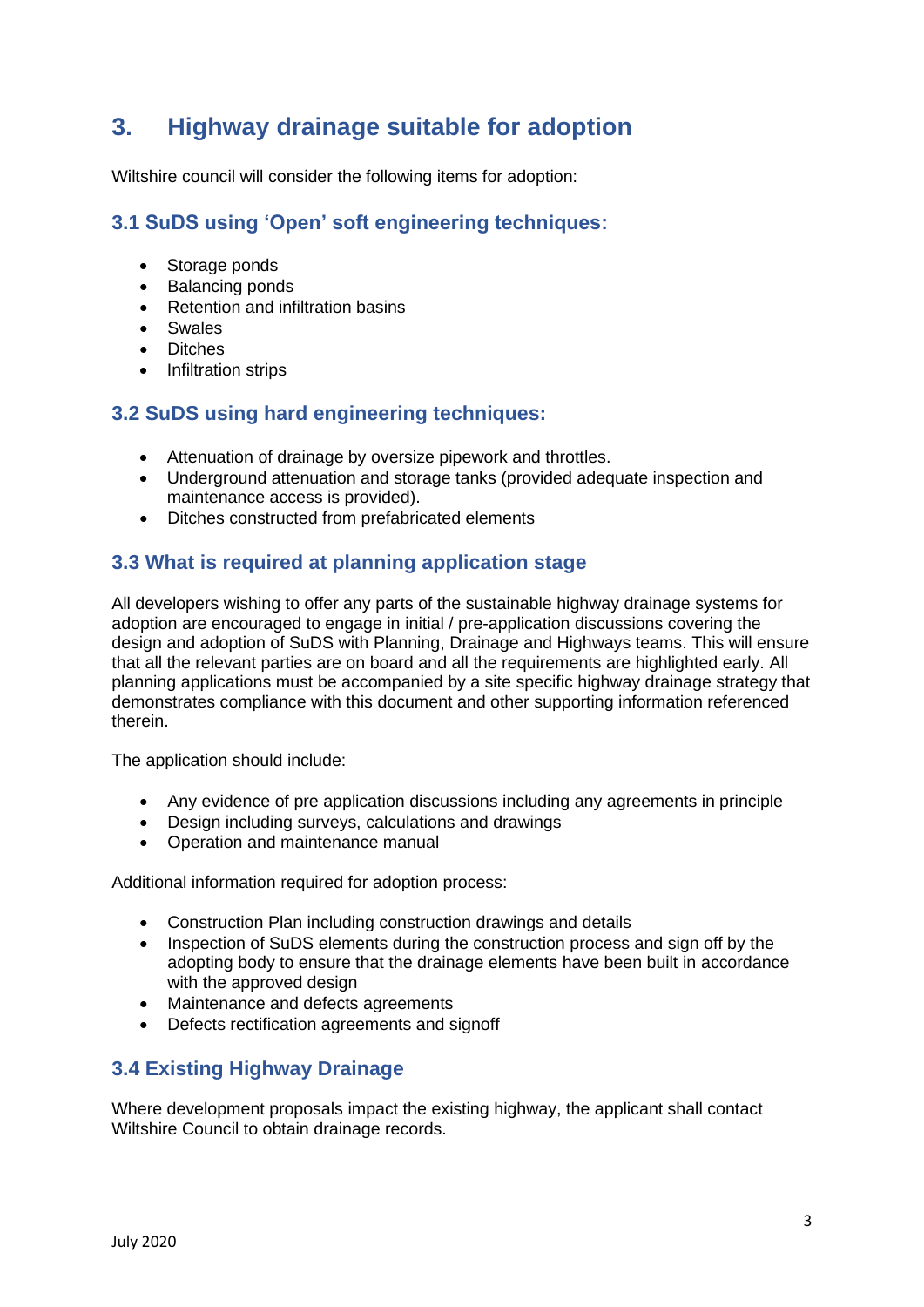Where drainage records are not available, the applicant shall undertake necessary site investigations in order to determine connectivity, line, level and outfall.

Where highway drains are to be adopted by Wiltshire Council, a CCTV survey shall be undertaken by the Developer and a full report made available. This should be carried out prior to the surface course being laid on carriageways and footways

There will be a presumption against connections into existing highway drainage systems unless sufficient evidence is provided that the highway drainage system has capacity or that improvements can be made to accommodate the additional highway surface water run-off. Private surface water will not be allowed to discharge into a highway drainage system.

Failure to undertake necessary investigation will delay the technical approval process. Where detailed investigation is not undertaken in advance of works starting, Wiltshire Council will not be in a position to fund repairs to existing highway drainage systems where damage to the system is identified at such a late stage in the delivery process.

Where development proposals result in an element of redundant Highway drainage this shall be removed.

#### <span id="page-3-0"></span>**3.5 Easements**

Any proposal using land outside the existing/proposed adoptable extents will require a legal easement to ensure that Wiltshire Council has a right for use and maintenance. The owner of that land will be required to enter into a deed of grant of easement.

#### <span id="page-3-1"></span>**3.6 Adoptable Highway Drainage Criteria**

The Council will require the following to be demonstrated:

- Highway drainage including SuDS features must be located within the highway boundary.
- The system can be adopted as part of a s278 or s38 agreement.
- The system is designed to receive highway runoff only.
- Consideration has been given to all technical and safety implications.
- Maintenance and operation for the lifetime of the development has been considered.
- The proposed SuDS components are robust, well designed and of a good standard that the Council has approved.
- The proposed SuDS are free of statutory services and ducting (as this can interfere with their operation and could also cause issue if the service companies need to dig them out and do not replace like for like).
- The appropriate level of water treatment must be provided.
- The drainage scheme for the development as a whole is acceptable in terms of surface water management.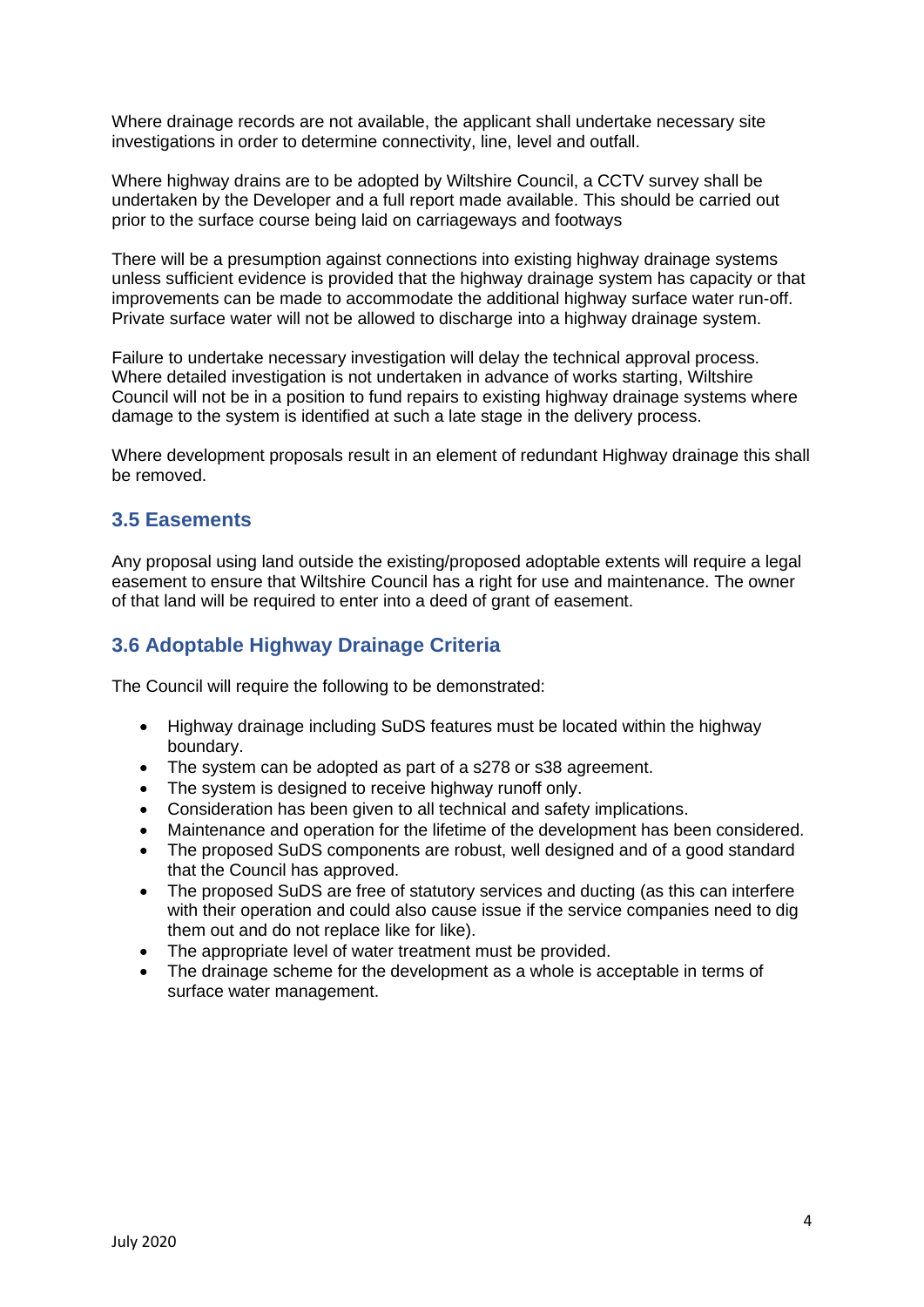The following table outlines the fundamental requirements:

| Discharge rates<br>and volumes   | With regards the control of surface water discharges from<br>$\bullet$<br>greenfield sites, Wiltshire Council requires post development<br>discharges to provide 20% betterment over pre development<br>discharges for both peak flow and volume.<br>With regards the control of surface water discharges from<br>$\bullet$<br>brownfield sites, Wiltshire Council requires post development<br>discharges to be as close as reasonably practicable to<br>greenfield runoff for both peak flow and volume.                                                                                                                                                                                                                                                                                                                                                                                                                                                                                                                                                                                        |                                                                        |  |
|----------------------------------|---------------------------------------------------------------------------------------------------------------------------------------------------------------------------------------------------------------------------------------------------------------------------------------------------------------------------------------------------------------------------------------------------------------------------------------------------------------------------------------------------------------------------------------------------------------------------------------------------------------------------------------------------------------------------------------------------------------------------------------------------------------------------------------------------------------------------------------------------------------------------------------------------------------------------------------------------------------------------------------------------------------------------------------------------------------------------------------------------|------------------------------------------------------------------------|--|
|                                  | Flow rates shall be controlled by way of suitable flow control<br>$\bullet$<br>device.                                                                                                                                                                                                                                                                                                                                                                                                                                                                                                                                                                                                                                                                                                                                                                                                                                                                                                                                                                                                            |                                                                        |  |
| Climate change<br>allowance      | 40% <sup>1</sup> uplift in peak rainfall intensity                                                                                                                                                                                                                                                                                                                                                                                                                                                                                                                                                                                                                                                                                                                                                                                                                                                                                                                                                                                                                                                |                                                                        |  |
| Highway drain                    | Up to 40mph                                                                                                                                                                                                                                                                                                                                                                                                                                                                                                                                                                                                                                                                                                                                                                                                                                                                                                                                                                                                                                                                                       | >40mph                                                                 |  |
| standard design<br>return period | 1:1 year- no surcharge of the<br>drainage system                                                                                                                                                                                                                                                                                                                                                                                                                                                                                                                                                                                                                                                                                                                                                                                                                                                                                                                                                                                                                                                  | 1:1 year- no surcharge of the<br>drainage system                       |  |
|                                  | 1:5 year $+$ 40% climate<br>change - no flooding of the<br>drainage system                                                                                                                                                                                                                                                                                                                                                                                                                                                                                                                                                                                                                                                                                                                                                                                                                                                                                                                                                                                                                        | 1:30 year + 40% climate change -<br>no flooding of the drainage system |  |
| Exceedance<br>provision          | The highway system must be designed not to flood (full<br>containment) any part of the highway (or 3rd party land adjacent)<br>in a 1:30 year return period.                                                                                                                                                                                                                                                                                                                                                                                                                                                                                                                                                                                                                                                                                                                                                                                                                                                                                                                                      |                                                                        |  |
| Flood flows &<br>climate change  | The highway system must be assessed in a 1:100 year return<br>period plus an allowance for climate change.<br>Where storage (full containment) below ground is not viable then<br>above ground storage (SuDS) shall be provided.<br>Utilising the highway assets as surface storage shall be considered<br>on a case by case basis whereby the safety of the proposals shall<br>be judged to accord with The Environment Agency pedestrian safe<br>depth/velocity criteria.                                                                                                                                                                                                                                                                                                                                                                                                                                                                                                                                                                                                                       |                                                                        |  |
| Flood flow routes                | Flow routes through the development/highway must be<br>demonstrated as follows:<br>1. Low flow routes<br>Once surface water runoff has been collected, cleaned and<br>controlled in source control features it will either be stored where it<br>fell as rain in permeable material, or flow onward to local storage<br>structures. The day-to-day flows from these features should travel<br>in low flow channels through the development in a controlled way<br>contributing to landscape quality.<br>2. Overflows<br>In the event of local blockages or surcharge a simple overflow<br>arrangement should allow water to bypass the obstruction and<br>return to the management train sequence until conditions return to<br>normal.<br>3. Flood routes<br>When SuDS are overwhelmed by exceptional rainfall, then flood<br>routes are required to protect people and property, by providing<br>unobstructed overland flow routes from the development and<br>should be considered for all drainage schemes. The SuDS design<br>must demonstrate that flow routes have been considered at each |                                                                        |  |

 $1$  This value may be updated from time to time as the Environment Agency issues new guidance.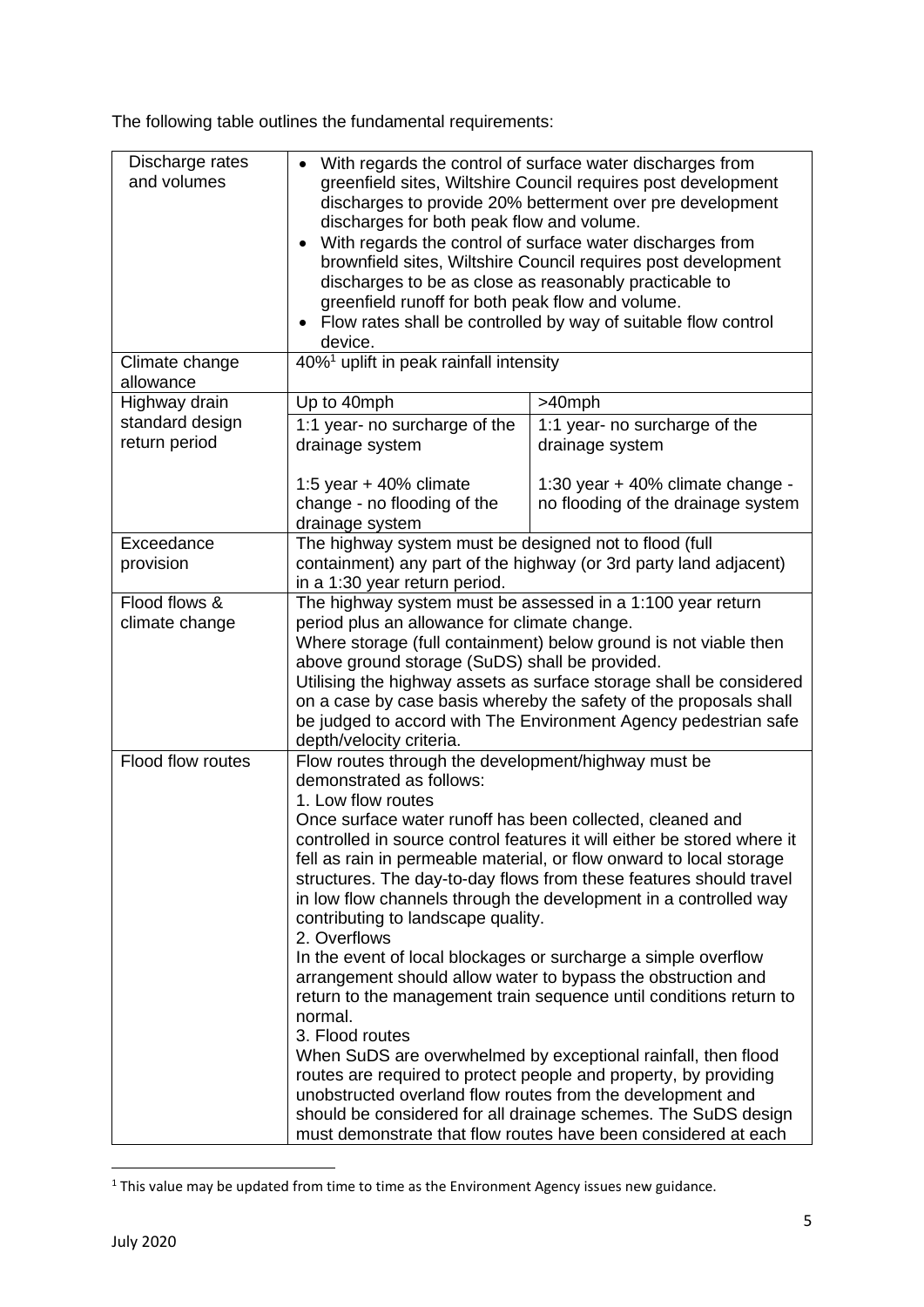|                                                                                                  | design stage to take into account the effect of proposed<br>development on the natural flow pattern for the site. Flood routes                                                                                                                                                                                                                                                                                                                                                                                                       |
|--------------------------------------------------------------------------------------------------|--------------------------------------------------------------------------------------------------------------------------------------------------------------------------------------------------------------------------------------------------------------------------------------------------------------------------------------------------------------------------------------------------------------------------------------------------------------------------------------------------------------------------------------|
|                                                                                                  | should also be protected from future changes in land use.                                                                                                                                                                                                                                                                                                                                                                                                                                                                            |
| Minimum pipe size                                                                                | 225mm diameter minimum for highway spine drain.                                                                                                                                                                                                                                                                                                                                                                                                                                                                                      |
|                                                                                                  | 150mm diameter minimum for gully lateral.                                                                                                                                                                                                                                                                                                                                                                                                                                                                                            |
| Soakaways                                                                                        | Soakaway design to be based on infiltration rates proven by field<br>tests according to BRE 365 <sup>2</sup> , and a groundwater level assessment,<br>taking into account seasonal variations. A minimum of 1m<br>clearance between the base of the soakaway and the maximum<br>groundwater level is required. This is to prevent rising groundwater<br>from reducing the available storage capacity within the soakaway,<br>to ensure a sufficient depth of unsaturated material, and to protect<br>groundwater from contamination. |
| Water quality /                                                                                  | Designing for water quality to be in accordance with The SuDS                                                                                                                                                                                                                                                                                                                                                                                                                                                                        |
| pollution control                                                                                | Manual <sup>3</sup> .<br>Comply with the Environment Agency's approach to<br>$\bullet$<br>groundwater protection -                                                                                                                                                                                                                                                                                                                                                                                                                   |
|                                                                                                  | https://www.gov.uk/government/publications/groundwater-                                                                                                                                                                                                                                                                                                                                                                                                                                                                              |
|                                                                                                  | protection-position-statements                                                                                                                                                                                                                                                                                                                                                                                                                                                                                                       |
| Discharges to<br>ordinary<br>watercourses or<br>works within 8m of<br>an ordinary<br>watercourse | Wiltshire Council is the land drainage authority under the Land<br>Drainage Act 1991. Land drainage consent is required if a<br>development proposes to discharge flow into an ordinary<br>watercourse or carry out work within 8m of an ordinary<br>watercourse.                                                                                                                                                                                                                                                                    |
|                                                                                                  | An ordinary watercourse is a watercourse that does not form part<br>of a main river. The term watercourse includes all rivers and<br>streams and all ditches, drains, cuts, culverts, dikes, sluices,<br>sewers (other than public sewers within the meaning of the Water<br>Industry Act 1991) and passages, through which water flows.<br>Wiltshire Council's land drainage byelaws can be downloaded<br>here. The land drainage consent application form and guidance<br>notes can be found on our website here.                  |
| Discharges to a                                                                                  | An environmental permit is required for any works within 8m of a                                                                                                                                                                                                                                                                                                                                                                                                                                                                     |
| main river or works                                                                              | main river. Consult the <b>Environment Agency's main river map</b> to                                                                                                                                                                                                                                                                                                                                                                                                                                                                |
| within 8m of a main                                                                              | see if a river/watercourse is designated as a main river. For more                                                                                                                                                                                                                                                                                                                                                                                                                                                                   |
| river                                                                                            | guidance on environmental permits, consult the website.                                                                                                                                                                                                                                                                                                                                                                                                                                                                              |
|                                                                                                  | The Environment Agency issues environmental permits, however,<br>as Wiltshire Council is the Lead Local Flood Authority that has the<br>lead responsibility for surface water management, the discharge<br>rate from the site must be agreed with Wiltshire Council as<br>part of agreeing the surface water drainage strategy for the site.                                                                                                                                                                                         |

<sup>2</sup> BRE Digest 365 *Soakaway design*, 1991 (minor revisions 2003). ISBN 1 86081 604 5

<sup>3</sup> CIRIA C753 The SuDS Manual, 2015. ISBN 978 0 86017 760 9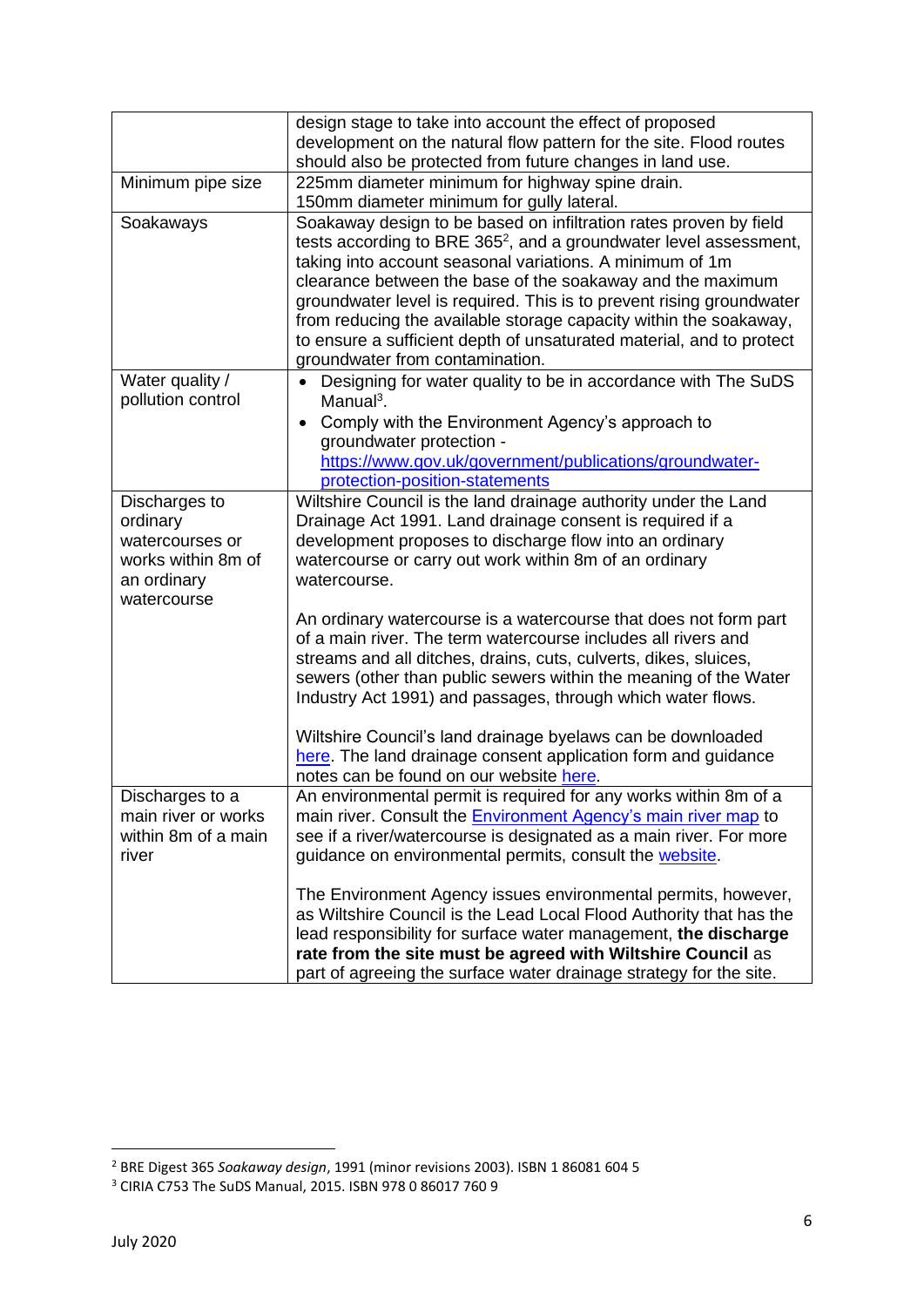## **3.7 Specification for highway drainage**

Wiltshire Council will only adopt highway drainage if it fully complies with this Specification, the latest edition of the SSG or other relevant guidance's stipulated by Wiltshire Council, the <u>DMRB Volume [4 Section](http://www.standardsforhighways.co.uk/ha/standards/dmrb/vol4/section2.htm) 2 </u>and the clauses within the <u>[MCHW](http://www.standardsforhighways.co.uk/ha/standards/mchw/vol1/pdfs/series_0500.pdf) Series 500.</u>

<span id="page-6-0"></span>

| Excavation for<br>Pipes and<br>Chambers           | • MCHW Clause 502<br>• Excavations for pipes and chambers shall be carried out in accordance with accepted good practice and particular<br>attention should be given to the support of trench sides to ensure the safety of pipelaying operatives.                                                                                                                                                                                                                                                                                                                                                                                                                                                                                                                                                                                                                          |
|---------------------------------------------------|-----------------------------------------------------------------------------------------------------------------------------------------------------------------------------------------------------------------------------------------------------------------------------------------------------------------------------------------------------------------------------------------------------------------------------------------------------------------------------------------------------------------------------------------------------------------------------------------------------------------------------------------------------------------------------------------------------------------------------------------------------------------------------------------------------------------------------------------------------------------------------|
| Bedding,<br>Laying and<br>Surrounding of<br>Pipes | • Pipe bedding requirements can be determined from the <b>DMRB HA 40/01</b> – Determination of Pipe and Bedding<br><b>Combinations for Drainage Works</b><br>• Refer to Wiltshire Standard Detail drawing WC-HCD-500-DO14 for details of typical bedding and trench requirements<br>for surface water drains<br>• All highway drains shall be bedded according to one of the following alternatives:<br>a) Granular bed and surround material to Clause 503.3(i) of the MCHW<br>b) Concrete to Clause 503.3(iii) of the MCHW<br>• Pipe bedding, haunching and surrounding material shall be as shown on HCD Drawing Numbers F1 and F2 ( <b>DMRB</b><br>HA 40/01) with reference to Tables 5/3 and 5/4.<br>• Pipe strengths shall be according to depth and location. The Developer will be required to submit structural strength<br>calculations to support his proposals. |
| Pipes for<br>Drainage and<br><b>Service Ducts</b> | • MCHW Clause 501<br>• Pipes for service ducts shall be vitrified clay or unplasticised polyvinyl chloride (refer to MCHW Table 5/2)                                                                                                                                                                                                                                                                                                                                                                                                                                                                                                                                                                                                                                                                                                                                        |
| Gullies and<br>Pipe Junctions                     | • MCHW Clause 508<br>• Refer to the Wiltshire Standard component drawings table in 3.7 for additional information.<br>• Gully pots shall be trapped with a min. internal diameter of 450mm, a min. depth of 900mm and formed of either:<br>a)Precast concrete to BS 5911-6: 2004<br>b)UPVC Plastic in accordance with the BBA approval certificate requirements<br>• All gully gratings and frames to be 'hinged' heavy duty ductile iron minimum grade D400 in accordance with BS EN<br>124: 1994 and Clause 508. All ironwork shall carry a BSI kite mark.<br>• Where the longitudinal gradient is less than 0.8% (or 1:125), channel blocks and additional gullies will be required.                                                                                                                                                                                     |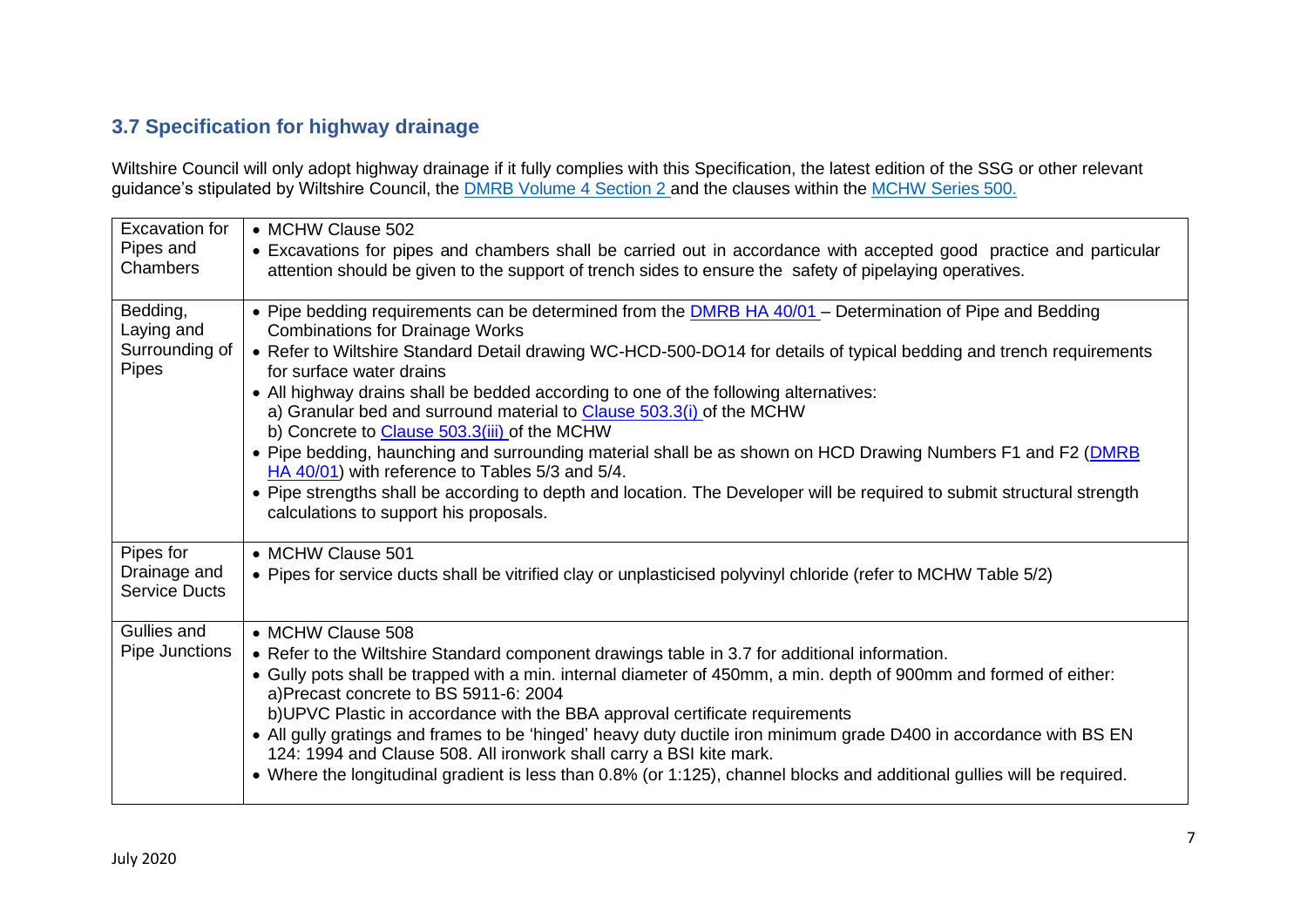| Chambers                                                         | • MCHW Clause 507<br>• Refer to the Wiltshire Standard component drawings table in 3.7 for additional information.<br>• ST4 unreinforced concrete surround and base slabs will comply with BS 8500-2 and BS EN 206-1.<br>• Manhole covers and frames shall conform to BS EN 124, BS 7903 and <b>DMRB HA 104/09</b> and will be BSI kitemarked.<br>• Chamber covers in the carriageway shall be grade D400. In the verge, covers can be grade B125 except where<br>vehicles are expected to run onto the verge in which a higher grade should be considered.<br>• Double-triangular square covers Type MA 60 (or MB1.60) are preferred.                                                                                                                                                                                                                                                                                                                                                                                                                                                                                                                                                                                 |
|------------------------------------------------------------------|------------------------------------------------------------------------------------------------------------------------------------------------------------------------------------------------------------------------------------------------------------------------------------------------------------------------------------------------------------------------------------------------------------------------------------------------------------------------------------------------------------------------------------------------------------------------------------------------------------------------------------------------------------------------------------------------------------------------------------------------------------------------------------------------------------------------------------------------------------------------------------------------------------------------------------------------------------------------------------------------------------------------------------------------------------------------------------------------------------------------------------------------------------------------------------------------------------------------|
| Jointing of<br><b>Pipes</b>                                      | • All jointing of pipes should comply with Clause 504 of the MCHW.<br>• Any damaged flexible mechanical joints shall be rejected regardless of passing an air test or not.<br>. Joint filler board shall be used for rigid pipes with flexible joints surrounded by concrete to Clause 504.5 of the MCHW.                                                                                                                                                                                                                                                                                                                                                                                                                                                                                                                                                                                                                                                                                                                                                                                                                                                                                                              |
| Backfilling of<br>Trenches and<br><b>Filter Drains</b>           | • MCHW Clause 505<br>• Refer to Wiltshire Standard Detail drawings WC-HCD-500-DO12 and WC-HCD-500-DO13 for details of typical<br>bedding and trench requirements for filter drains.<br>• Wiltshire Council reserve the right to request that granular material Type 1 (to Clause 803 of the MCHW) or Type 2<br>(to Clause 804) is used as backfill to drainage trenches in the carriageway / footway when excavated material is<br>deemed unacceptable in the opinion of Wiltshire county council officer for return to the trench.                                                                                                                                                                                                                                                                                                                                                                                                                                                                                                                                                                                                                                                                                    |
| Connecting to<br>Existing<br>Drains,<br>Chambers and<br>Channels | • MCHW Clause 506<br>• No new drainage systems should be connected to an existing highway system without the consent of the Local<br>Highways Engineer. To do otherwise is contrary to Section 100 (4) (b) of the Highways Act 1980 and constitutes an<br>offence.<br>• Connections to existing public sewers shall be subject to the approval of the appropriate Water Authority or its agent,<br>under the provisions of the Water Industry Act 1991.<br>• Connections to watercourses (including non-main and main rivers) shall be subject to the approval of the appropriate<br>Water Authority, under the provision of the Control of Pollution Act 1974 and the Land Drainage Act 1976, or the<br>Environment Agency.<br>• Connections that involve openings in the existing highway will be subject to the written approval of the Engineer under<br>the provisions of the New Roads and Street Works Act 1991.<br>• Saddle connections to existing highway drains are NOT permitted. If prior written consent has been obtained from the<br>Local Highways Engineer allowing connection to an existing highway system, that connection must be provided by<br>installation of a suitable manhole or catchpit. |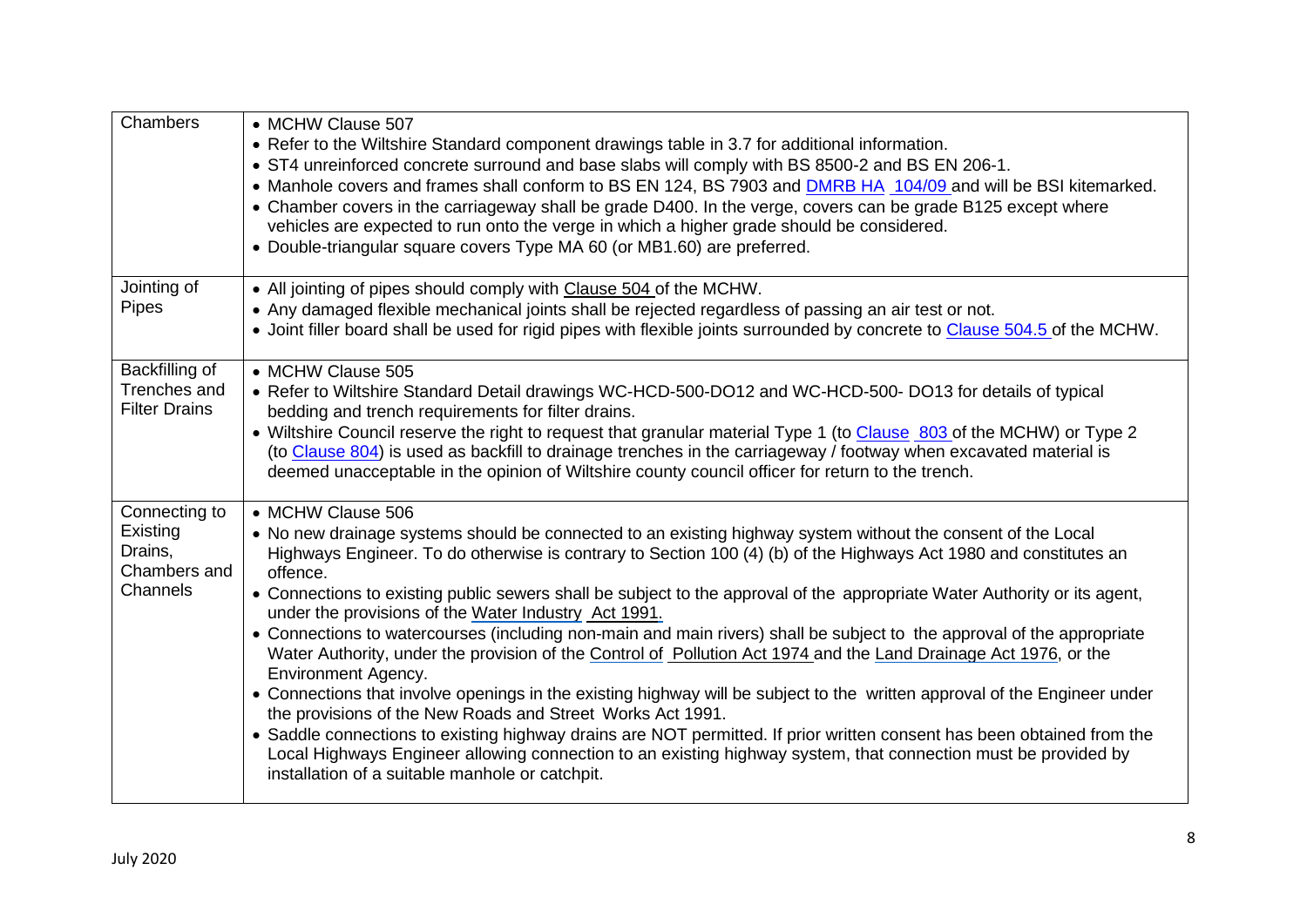- All highway drains and filter drains shall be vitrified clay, concrete or unplasticised polyvinyl chloride (refer to MCHW Table 5/1). • All pipes in the carriageway and footway shall have mechanically flexible joints, be watertight (except filter drains) and tested to [Clause](http://www.standardsforhighways.co.uk/ha/standards/mchw/vol1/pdfs/series_0500.pdf) 509 of the MCHW.
- Pipes within industrial developments should be unplasticised PVC pipes to BS 3506: 1969 (or latest version).
- The minimum diameter of any pipe shall be 150mm.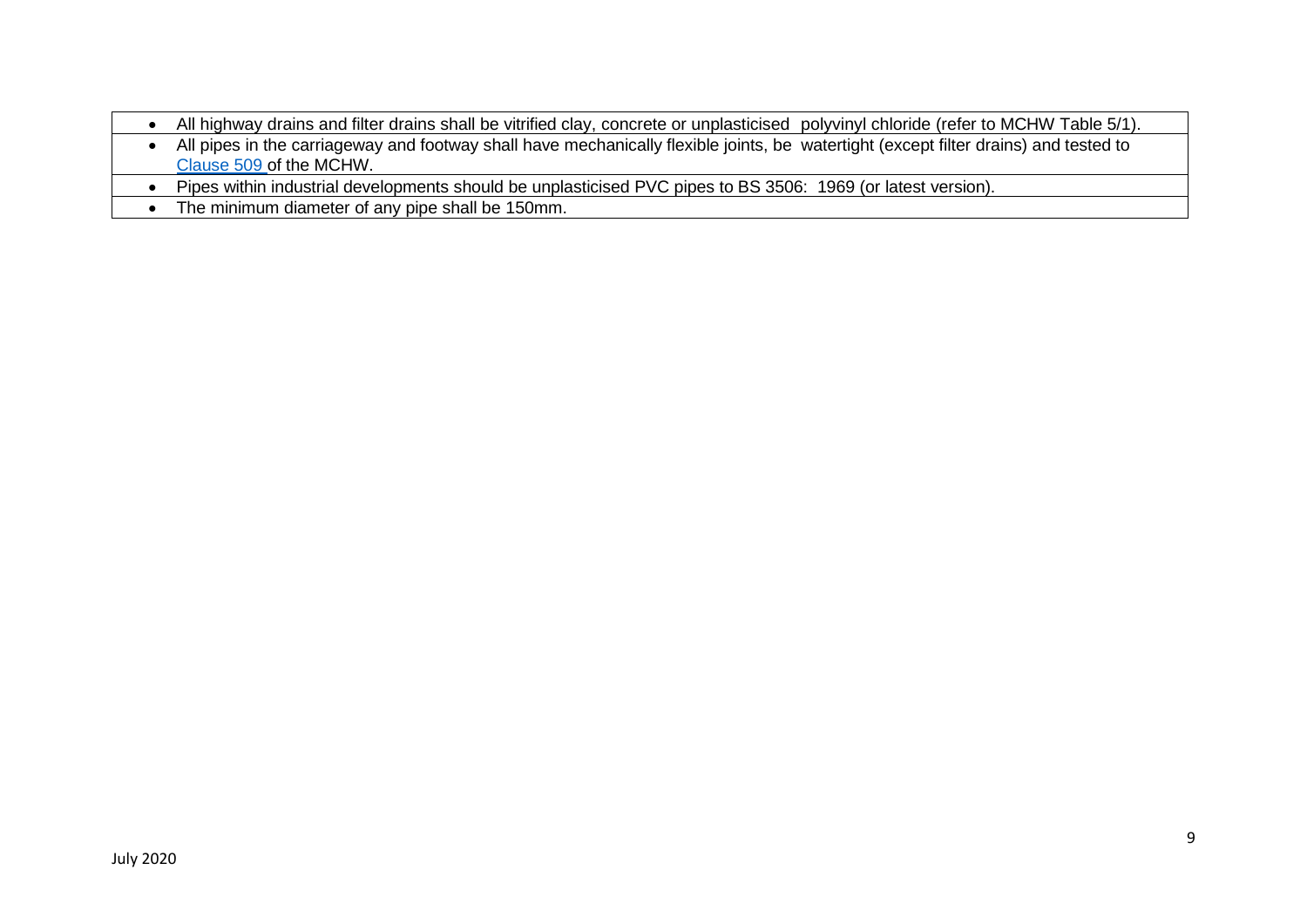#### <span id="page-9-0"></span>**3.8 Exceedance paths/routes – Use of highways**

- Flood flows for exceedance must be examined as part of the design.
- Safe and an appropriate flow routes as a result of blockage and exceedance of the drainage systems must be evaluated, and the potential effects of flooding assessed.
- Exceedance areas and overland flood routes must be clearly identified on the relevant drawings.
- Where exceedance routes cross the 3rd party land, then evidence of consultation and agreement with that land owner or any relevant stakeholder must be submitted as part of the submission.

Wiltshire Council is the local Highway Authority and has a responsibility to keep roads free from flooding. Flooding on to the highway is not acceptable. The highway must be maintained in a safe condition to pass and repass as and when required. The highways Act 1980 in Section 163 gives Highway Authority the duty to prevent the water falling on or flowing onto highway.

It should be noted that the primary function of highways is to accommodate the movement of the traffic and the main purpose of the highway drainage is to drain the surface of the highway and keep highway free from flooding. Exceedance paths must not compromise primary functions of the highway and highway drainage. While designing your exceedance paths you must assess impact on the downstream system, take into consideration any safety implications and take due care. As part of the design the designer should identify and design above ground flood routes. For example, a grass lined channels could be used to convey exceedance flow across an area of open space.

The drainage design should show the natural drainage routes/paths through the proposed development, demonstrating where surface water will be conveyed.

#### <span id="page-9-1"></span>**3.9 Permitted Adoptable Highway Drainage Components and standards**

Wiltshire Council will adopt drainage infrastructure required for the drainage of the publicly maintainable highway. Wiltshire Council will only adopt drainage infrastructure where it is demonstrated that the designer has considered the future maintenance of the asset and where appropriate commuted sums are secured for the future maintenance of the asset.

| <b>Component</b>                                                                                                     | <b>Commuted</b><br>sum<br>payable | <b>Standard Component Technical</b><br><b>Drawing References and standards.</b> |
|----------------------------------------------------------------------------------------------------------------------|-----------------------------------|---------------------------------------------------------------------------------|
| Precast concrete gully                                                                                               | <b>NO</b>                         | <b>WC-HCD-500-D001</b>                                                          |
| Sumpless gully / online<br>gullies in remote rural areas<br>may be considered<br>Adoptable on case by case<br>basis. | <b>TBC</b>                        | <b>WC-HCD-500-D003</b>                                                          |
| Precast concrete kerb<br>inlet gully                                                                                 | <b>NO</b>                         | <b>WC-HCD-500-D004</b>                                                          |
| Offset gully options                                                                                                 | <b>NO</b>                         | <b>WC-HCD-500-D005</b>                                                          |
| Precast concrete<br>catchpits type 71 & 72                                                                           | <b>NO</b>                         | <b>WC-HCD-500-D006</b>                                                          |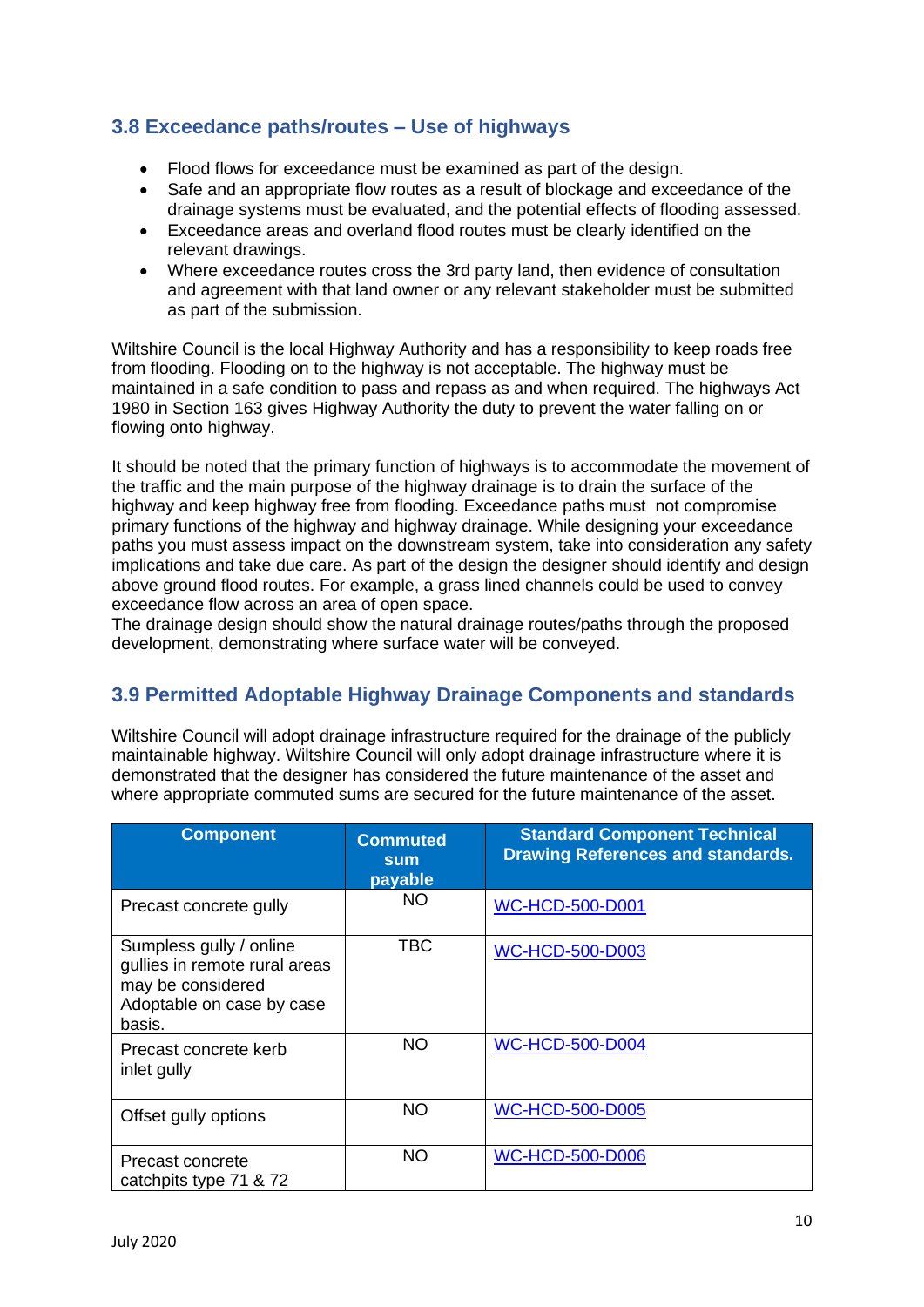| <b>Component</b>                                            | <b>Commuted</b><br><b>sum</b><br>payable | <b>Standard Component Technical</b><br><b>Drawing References and standards.</b>                                                                                                |
|-------------------------------------------------------------|------------------------------------------|--------------------------------------------------------------------------------------------------------------------------------------------------------------------------------|
| Precast concrete ring<br>soakaways                          | <b>NO</b>                                | <b>WC-HCD-500-D007</b>                                                                                                                                                         |
| Precast concrete<br>catchpit type B                         | <b>NO</b>                                | <b>WC-HCD-500-D008</b>                                                                                                                                                         |
| Flow control manhole                                        | <b>YES</b>                               | Design should be carried out in<br>accordance with Chapter 28 of The<br>SuDS Manual.                                                                                           |
| <b>Brickwork headwall-</b><br>pipes up to 600mm DIA         | <b>NO</b>                                | <b>WC-HCD-500-D011</b>                                                                                                                                                         |
| <b>Filter drains</b>                                        | <b>NO</b>                                | <b>WC-HCD-500-D012</b><br>WC-HCD-500-D013                                                                                                                                      |
| Surface water drains                                        | <b>NO</b>                                | <b>WC-HCD-500-D014</b>                                                                                                                                                         |
| Chambers, manholes,<br>catchpits and inspection<br>chambers | <b>NO</b>                                | Shall be constructed from either:<br>Precast concrete to BS 5911-3: 2010<br>and BS EN 1917<br>Brickwork to MCHW Clause 507.3 and<br>Clause 2412, with Mortar to Clause<br>2404 |
| Lateral connections                                         | <b>NO</b>                                | To relevant industry standards.                                                                                                                                                |
| Trench soakaway                                             | <b>YES</b>                               | Consult The SuDS Manual for guidance                                                                                                                                           |
| Drainage channels min<br>300mm                              | <b>TBC</b>                               | <b>DRAWING REQUIRED</b>                                                                                                                                                        |
| <b>Filter strips</b>                                        | <b>YES</b>                               | Consult The SuDS Manual for guidance                                                                                                                                           |
| Hydrocarbon interceptors                                    | <b>YES</b>                               | To relevant manufacture standards.                                                                                                                                             |
| Swales/Ditches                                              | <b>YES</b>                               | Consult The SuDS Manual for guidance                                                                                                                                           |
| Dry and wet ponds                                           | <b>YES</b>                               | Consult The SuDS Manual for guidance                                                                                                                                           |
| All pipe sizes                                              | <b>NO</b>                                | To relevant manufacture standards.                                                                                                                                             |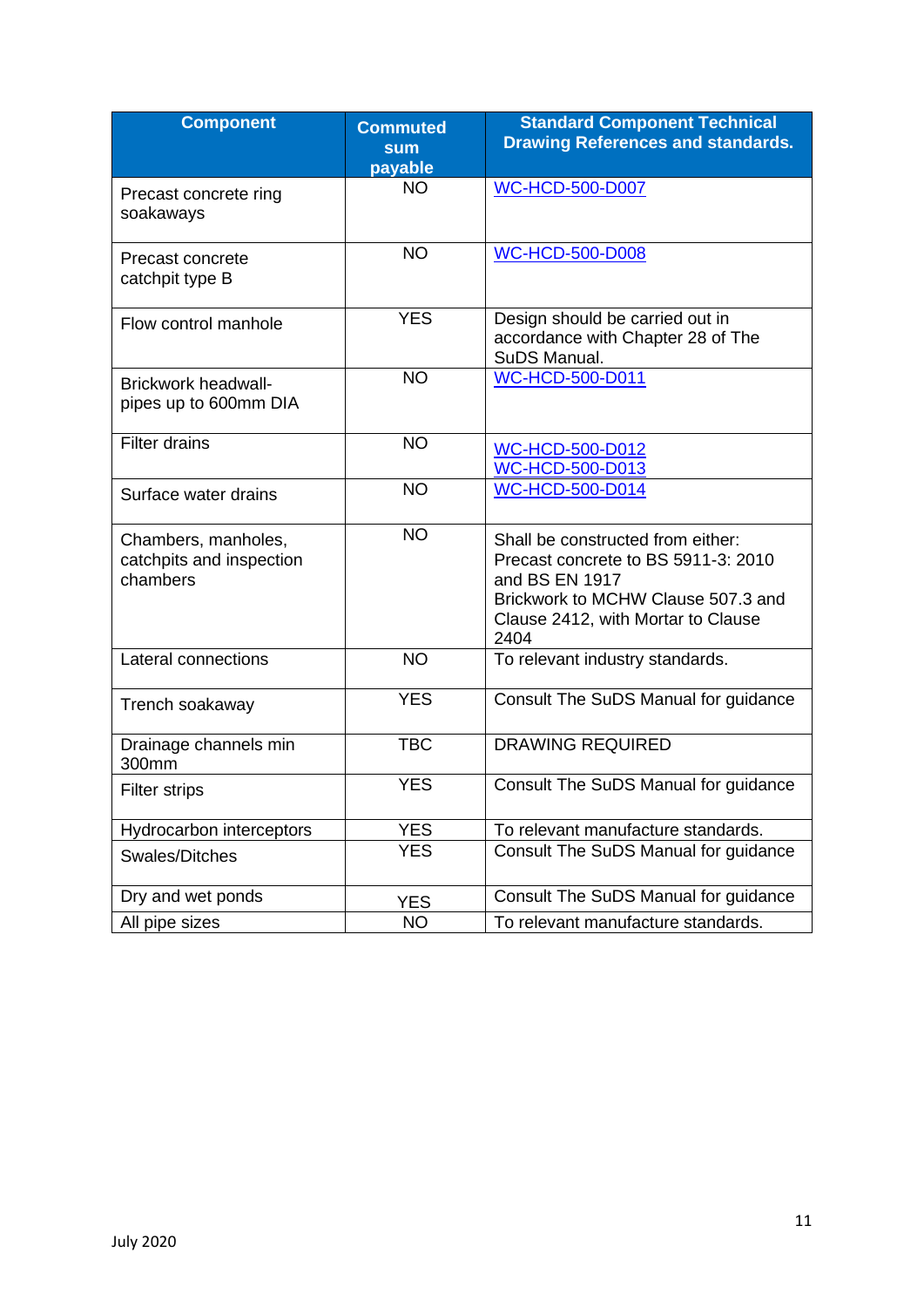## <span id="page-11-0"></span>**4. Highway drainage not suitable for adoption**

Wiltshire council will not consider the following items for adoption:

#### <span id="page-11-1"></span>**4.1 Components**

- Plastic pot gullies
- Combined kerb drainage system
- Bagwork headwalls for pipes
- Cellular storage (tanks and / or soakaways)
- Permeable tarmac / paving

#### <span id="page-11-2"></span>**4.2 Structures**

Information must be submitted to Wiltshire Council if a drain, culvert or watercourse spanning structure has a diameter of 0.9m or greater and/or a headwall or underground structure is proposed within the 45° load line of the public highway.

#### <span id="page-11-3"></span>**4.3 Land Drains**

- Refer to the [Land Drainage Act 1991](https://www.legislation.gov.uk/ukpga/1991/59/contents) and Wiltshire Council's land drainage [byelaws](http://www.wiltshire.gov.uk/civil-emergencies-drainage) for legal requirements.
- Land drains severed by the works shall only be connected to the public sewerage system (via highway drainage) with the consent of the appropriate Water Authority or its agent.

#### <span id="page-11-4"></span>**4.4 Private Drains**

- Wiltshire Council will not accept highway gullies being connected into private surface water sewers which are not subject to agreements under Section 104 of the Water Industry Act 1991.
- Private sewers are not permitted within the public highway area and should be designed to be outside the highway.
- Private drainage crossings are permitted and shall be designed to minimise acute angle and crossing distance. Private drainage crossings will require a road opening licence under Section 50 of the New Roads and Street Works Act 1991.
- Private drainage is not permitted to connect to highway drainage.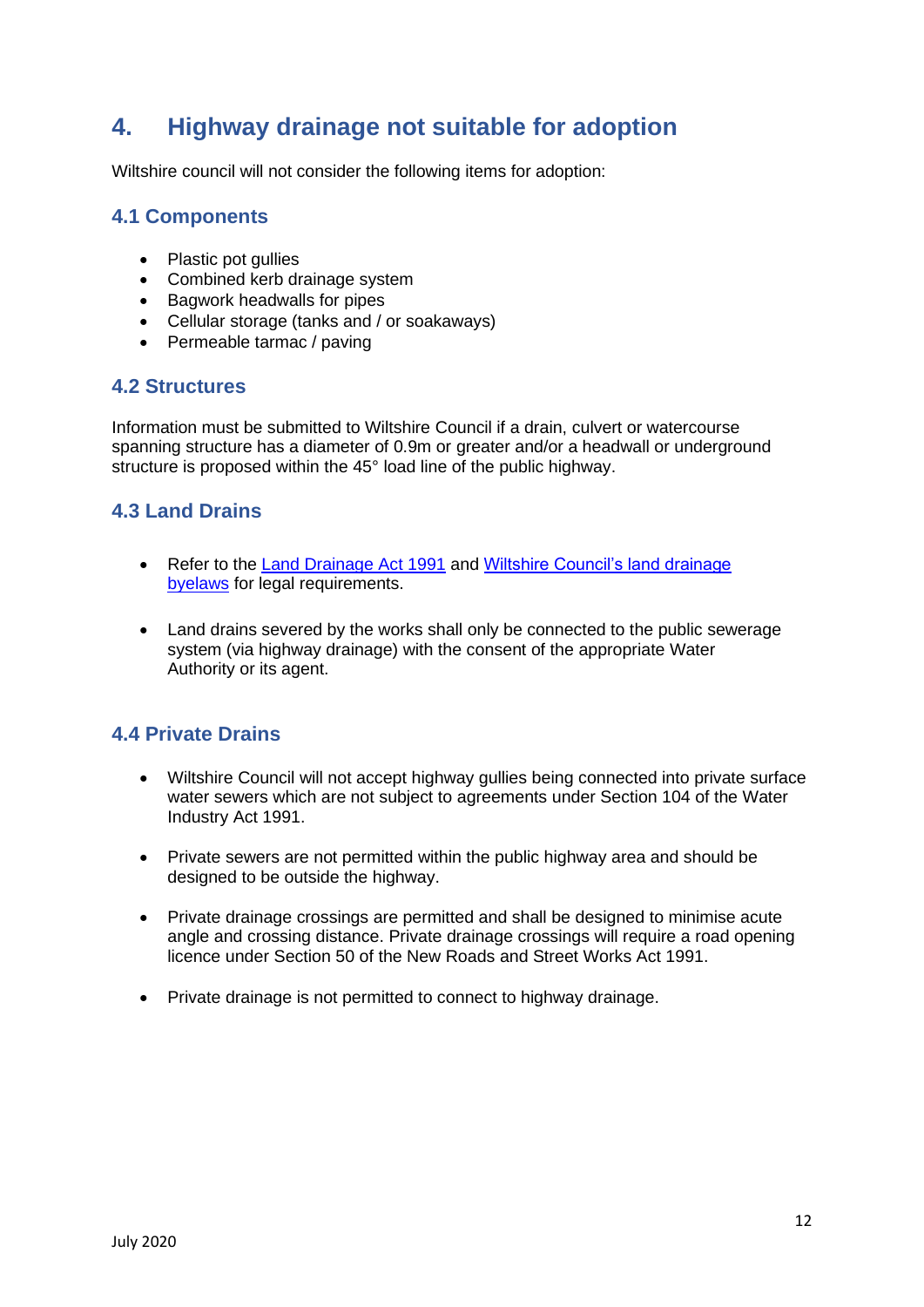## <span id="page-12-0"></span>**5. Adoption checklist**

The adoption checklist must be completed by the developer and submitted as part of any Section 38<sup>4</sup> application.

| <b>Required documentation and agreements</b>                                                                                                | <b>Complete/permission granted</b> |        |
|---------------------------------------------------------------------------------------------------------------------------------------------|------------------------------------|--------|
| Have you undertaken any pre application                                                                                                     | Yes                                | $\Box$ |
| discussions?                                                                                                                                | <b>No</b>                          | П      |
| Have any agreements in principle been                                                                                                       | Yes                                | $\Box$ |
| obtained?                                                                                                                                   | <b>No</b>                          | $\Box$ |
| Planning application including a Drainage<br>strategy and site-specific highways drainage<br>strategy. See section 3.3 for further details. | Ref document:                      |        |
| Evidence of surveys:                                                                                                                        | Topographic survey                 | $\Box$ |
|                                                                                                                                             | <b>CCTV</b> survey                 | $\Box$ |
|                                                                                                                                             | Dye test                           | $\Box$ |
|                                                                                                                                             | <b>Scans</b>                       | $\Box$ |
| Evidence of clearance works                                                                                                                 | Vegetation clearance               | $\Box$ |
|                                                                                                                                             | Jetting / Cleansing                | $\Box$ |
| Calculations                                                                                                                                | <b>Design Calculations</b>         | $\Box$ |
|                                                                                                                                             | <b>Capacity Assessment</b>         | $\Box$ |
|                                                                                                                                             | Hydrological/Hydraulic modelling   | $\Box$ |
| Drawings / Plans                                                                                                                            | Design                             | $\Box$ |
|                                                                                                                                             | Construction                       | $\Box$ |
|                                                                                                                                             | As built                           | $\Box$ |
| <b>Method Statement</b>                                                                                                                     | Yes                                | $\Box$ |
|                                                                                                                                             | <b>No</b>                          |        |
| <b>Construction Plan</b>                                                                                                                    | Yes                                | $\Box$ |
|                                                                                                                                             | <b>No</b>                          | $\Box$ |
| Operation Manual / Plan                                                                                                                     | Yes                                | $\Box$ |
|                                                                                                                                             | No                                 | $\Box$ |
| Inspection                                                                                                                                  | Plan                               | $\Box$ |
|                                                                                                                                             | Schedule                           | $\Box$ |
|                                                                                                                                             | <b>Drawings</b>                    | $\Box$ |

<sup>4</sup> Highways Act 1980